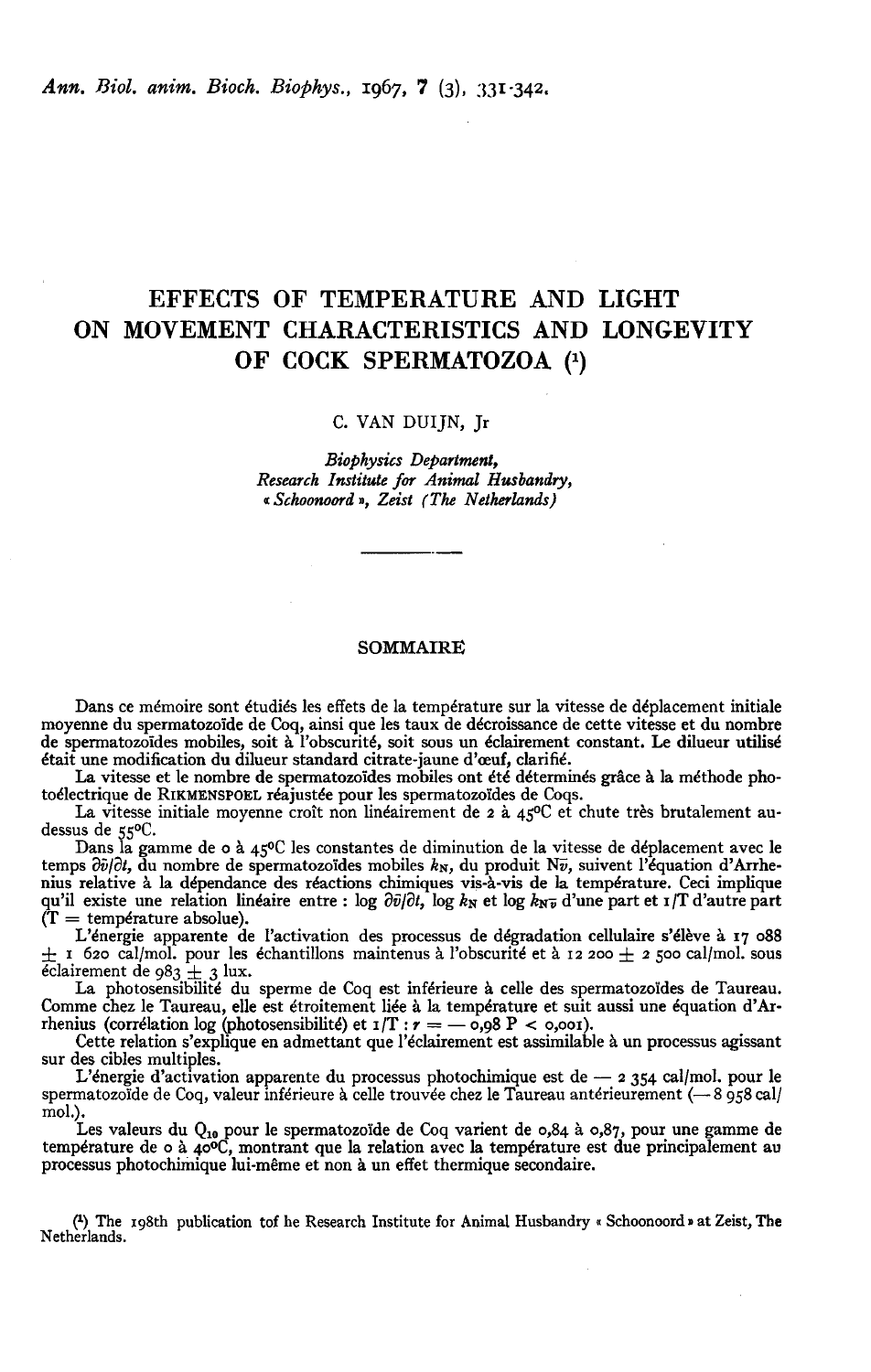#### INTRODUCTION

Data on the effect of temperature on the mean swimming velocity and longevity of bull spermatozoa, determined by objective physical methods with photoelectric equipment, have been published by RIKMENSPOEL (1957  $b$ , 1962), VAN DUIJN (1963) and VAN DUIJN and VAN LIEROP (1966). The latter two authors could demonstrate a definite dependence of photo-sensitivity of bull spermatozoa on temperature. In the present study the same methods of investigation have been applied to cock spermatozoa and will be shown to be in general agreement with the results relating to bovine specimens.

#### MATERIAL AND METHODS

The material included 14 ejaculates from 5 Corney Rock type cocks, all of the same strain, 9 months of age and raised and kept under identical conditions. Semen was collected in prewarmed clean glass tubes (to prevent cold shock) by manual stimulation and then stored in a Dewar vessel with ice (protected from direct contact by an air mantle), allowing slow and gradual cooling down clean glass tubes (to prevent cold shock) by manual stimulation and then stored in a Dewar vessel<br>with ice (protected from direct contact by an air mantle), allowing slow and gradual cooling down<br>to 1.9  $\pm$  1.2 (S. D.) <sup></sup> one. The diluent was a modified ultramicroscopically clear egg-yolk — sodium citrate buffer medium, to 1.9  $\pm$  1.2 (S. D.) <sup>o</sup>C during transport to the laboratory. About one hour after collection the samples were diluted 1 : 100 in two steps of 1 : 10, the second step immediately following the first one. The diluent wa sme. The diluent was a modified ultramicroscopically clear egg-yolk — sodium citrate buffer medium, containing 15 per cent egg-yolk, pH 6.57  $\pm$  0.03 (absolute error) measured at 22-23<sup>0</sup>C (temperature coefficient 0,003 clean glass tubes (to prevent cold shock) by manual stimulation and then stored in a Dewar vessel<br>with ice (protected from direct contact by an air mantle), allowing slow and gradual cooling down<br>to 1.9  $\pm$  1.2 (S. D.) o mentioned here were found to be u eful for cock spermatozoa in this type of medium, but the medium as a whole proved inferior to skim milk (used as the standard diluent in fowl A. I. in the Netherlands) with respect to fertilization results, ielding only about 60 per cent of the number of fertilization results, ielding only about 60 per cent of the number of electric method requires an optically clear medium, we had to accept this less favourable condition.

For studying the immediate effect of temperature on the initial velocity of cock spermatozoa, drops of diluted semen stored at 2°C were warmed up to different temperatures and recordings taken at the same temperature in the apparatus.

For investigating the effects of storage temperature and light on the potential movement characteristics and longevity, sub-samples of each ejaculate were incubated in glass tubes, placed in at the same temperature in the apparatus.<br>For investigating the effects of storage temperature and light on the potential movement characteristics and longevity, sub-samples of each ejaculate were incubated in glass tubes

The dark controls were kept in small glass tubes of the same size, but made of brown glass, painted black, wrapped in aluminium foil and pressed into a white tube of soft plastic to avoid rise of temperature due to the heating effect of the light. These tubes were placed in the same water baths and all tubes in all baths were gently agitated at the same rate (driven from the same shaft) to preand all tubes in all baths were gently agitated at the same rate (driven from the same shaft) to prevent sedimentation of the spermatozoa. A cooling tank, operated with running water, was placed<br>between the water baths and between the water baths and the battery<br>mostatically-controlled room kept at 5°C.<br>Drops of the diluted seman samples

Drops of the diluted semen samples were taken at regular intervals of time, brought into a microchamber and warmed for 5 minutes to 42°C. The samples were then brought under the microscope, kept at this same temperature, and the recordings made. Details of the photo-electric measuring procedure have been described in previous publications (RIKMENSPOEL, 1957 b, ig6o, 1962 ; scope, kept at this same temperature, and the recordings made. Details of the photo-electric measuring procedure have been described in previous publications (RIKMENSPOEL, 1957 b, 1960, 1962). The measuring nomogram devise stope, tept at this same competent of, and the recordings made. Details of the photo-encestine incess VAN DUIJN and RIKMENSPOEL, 1960; VAN DUIJN, 1962). The measuring nomogram devised for bull sperm had to be exchanged for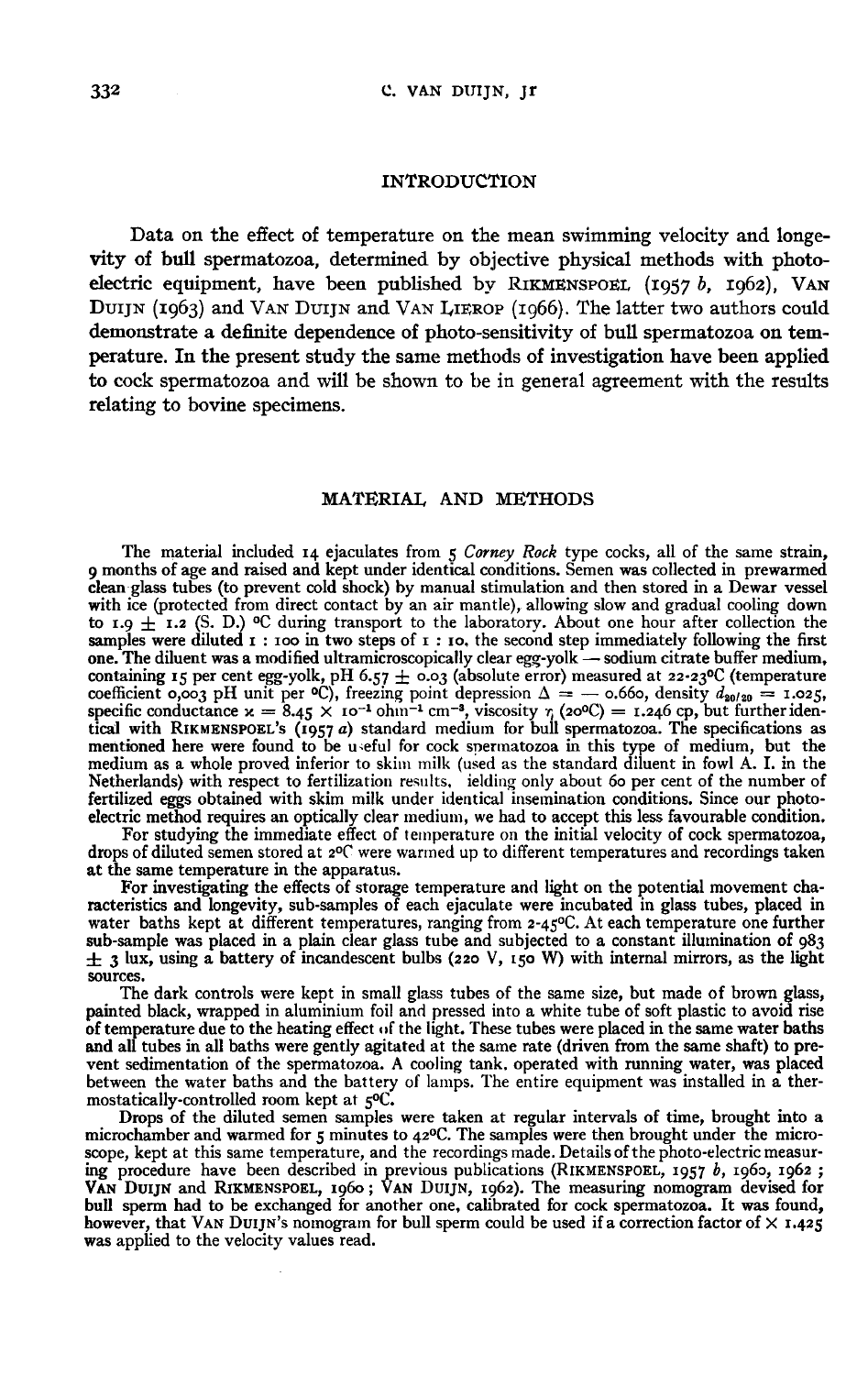From the recordings the mean velocities were calculated with correction for velocity decrease From the recordings the mean velocities were calculated with correction for velocity decrease<br>during measurement as well as for the dependence of the probability of observing any specimen<br>on its speed (VAN DWIJN, 1963). Th velocity frequency distributions, not to be discussed here, but with respect to the mean velocities original system, and those with correction for deterioration effects during measurement (designated<br>by  $\vec{v}^*$ ) :  $r = 0.9996$ , with 3990 degrees of freedom. Consequently, it does not matter which system<br>is followed in t there is a strictly linear correlation between the mean velocities  $\bar{v}$ , a strictly linear correlation between the mean velocities  $v$ , calculated after KIKMENSPOEL's<br>system, and those with correction for deterioration effects during measurement (designated **333**<br>for velocity decrease<br>erving any specimen<br>e in the shape of the<br>after RIKMENSPOEL's<br>surement (designated<br>matter which system decrease with time, but not the velocity frequency distributions, are of interest. The difference between  $\bar{v}$  and  $\bar{v}^*$  consists only in a systematic difference in the numerical values ( $\bar{v}^* > \bar{v}$ ).

The rate constants of deterioration on storage under the different conditions were obtained from the successive measurements taken at regular intervals of time.

#### RESULTS

## Initial mean velocities of normally moving specimens as a function of temperature

Text-figure I gives the general relationship between the initial mean velocities as a function of temperature, determined during a recording time of 4 minutes following after a warming up period of 5 minutes to reach the required temperature for the observation. At the extremes the numbers of moving specimens and their velocities were too small for photo-electric measurement; therefore direct visual observation was employed for estimating the end-points. The first visual observation of specimens displaying forward movement was obtained at 8 $\degree$ C, corresponding to a mean



Relationship between the initial mean velocity of cock spermatozoa  $\bar{v}^*$  and temperature, determined after a warming up period of 5 minutes to reach each measuring temperature, all having started at the same storage t

Relation entre la motilité initiale moyenne du spermatozoide de coq  $\overline{v}^*$  et la température. Détermination après un réchauffement de 5 minutes à la température étudiée, la température de départ étant toujours la même, environ 20C (voir le texte). Moyenne obtenue avec le mélange de 5 éjaculais de 5 coqs Corney White; chaque mesure étant répétée trois fois. Nombre total de spermatozoides étudiés : 7208.

velocity (of these moving specimens only) of 6 microns/second as read from the extrapolation of the  $\bar{v}^* = \mathcal{F}$  (T) curve. From the total curve the absolute lower limit is estimated at 6°C, which compares quite well with the visual observations. In the temperature region between 15 and  $40^{\circ}$ C the mean velocity increases at a nearly constant rate with increasing temperature. At about 45°C constant rate with increasing temperature. At about 45°C the curve reaches a top, constant rate with increasing temperature. At about 45<sup>o</sup>C the curve reaches a top, decreasing slowly at first, but falling down very rapidly above 55<sup>o</sup>C. No moving specimen was ever encountered after 5 minutes at 60<sup>o</sup>C.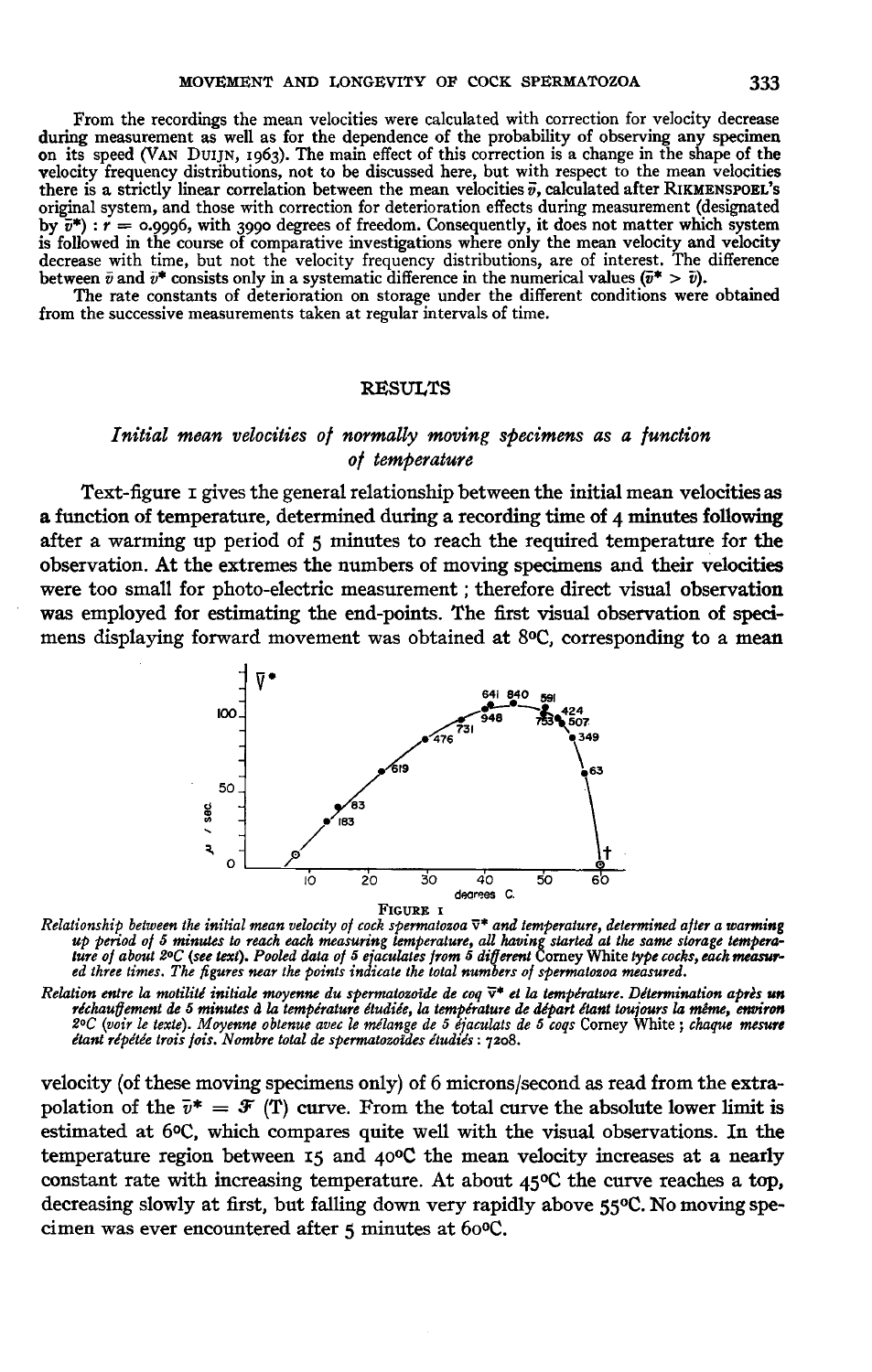The absolute maximum temperature at which a sufficient number of specimens survived at least 8 minutes differed somewhat between different ejaculates. The figures given should therefore be taken as estimates of the order of magnitude rather than as absolute values.

#### Effects of siorage temperature in darkness

If it is assumed that natural ageing of spermatozoa, starting with a decrease of potential motility under standard conditions and finally leading to death of any individual cell, depends on one or more chemical reactions taking place inside the cell that are not completely reversible, the relationship between the rate constants of the deterioration process and temperature may be expected to fit the Arrhenius equation for temperature-dependence of the rate constants of chemical reactions :

$$
k = A \cdot \exp \left[ -\mathbf{E}_{\mathbf{A}} / \mathbf{RT} \right] \tag{1}
$$

Or written in the logarithmic form :

$$
ln \, k = -\frac{E_A}{RT} + ln \, A \tag{1a}
$$

where A = a constant representing the probability that a reaction occurs,  $E_A$  = where  $A = a$  constant representing the probability that a reaction occurs,  $E_A =$ <br>the apparent energy of activation,  $R =$  the gas constant (1.987 cal/mole degree),<br> $T =$  absolute temperature (9K). the apparent energy of activation  $T =$  absolute temperature ( $\alpha$ K).<br>The rate constants in the  $\alpha$ 

The rate constants in the case of deteriorating populations of spermatozoa are the rate of decrease of potential velocity with time  $(-\partial \bar{v}/\partial t)$  and the rate constants k of the decrease in numbers N of normally moving spermatozoa  $(k_{N} = d \ (ln N)/dt)$ and of migration rates, the latter being defined as the product of N with the mean *k* of the decrease in numbers N of no<br>and of migration rates, the latter be<br>velocity  $\bar{v}$  (hence  $k_{\rm N\bar{v}} = d$  ( $ln N\bar{v}/dt$ ).<br>Over periods exceeding those of

Velocity v (hence  $\kappa_{\rm N5} = u$  (*in* Nv/*ai*).<br>Over periods exceeding those of the present experiments both N and Nv decrease<br>exponentially with time, just the same as shown in many previous investigations<br>with bovine sp exponentially with time, just the same as shown in many previous investigations with bovine spermatozoa (RIKMENSPOEL 1957  $b$ , 1960, 1962; VAN DUIJN, 1961,

$$
y(t) = y_0 \cdot e^{-kt} \tag{2}
$$

where  $y = N$  or  $N\overline{v}$ , respectively,  $y_0 =$  initial value of y,  $y(t) =$  functional value of y at time t,  $k =$  rate constant.

Linear relationships must then exist between log N and log  $N\bar{v}$ , and also between log  $k_N$  and log  $k_N\bar{v}$ . In the investigations previously quoted these relationships have been demonstrated most convincingly for bull spermatozoa, with Corr. log N X log  $N\bar{v}$  :  $r = 0.93$ , with 620 degrees of freedom. Linear relationships have also been demonstrated experimentally between log  $\left(-\frac{\partial \bar{v}}{\partial t}\right)$  and log  $k_N$  and log  $k_N$ , respectively, with Corr. log  $(-\partial \overline{v}/\partial t)$  X log  $k_N : r = 0.85$ , with 170 degrees of freedom, and Corr. log  $(-\partial \overline{v}/\partial t)$  X log  $k_N \overline{v} : r = 0.87$ , with 183 degrees of freedom. None of the aforementioned r values differed significantly from  $r = I$ . Hence these linear relationships may be accepted as being functional.

From these relationships it follows that the three rate constants are essentally equivalent (VAN DuijN, 1963) and this has been confirmed in our work with cock spermatozoa.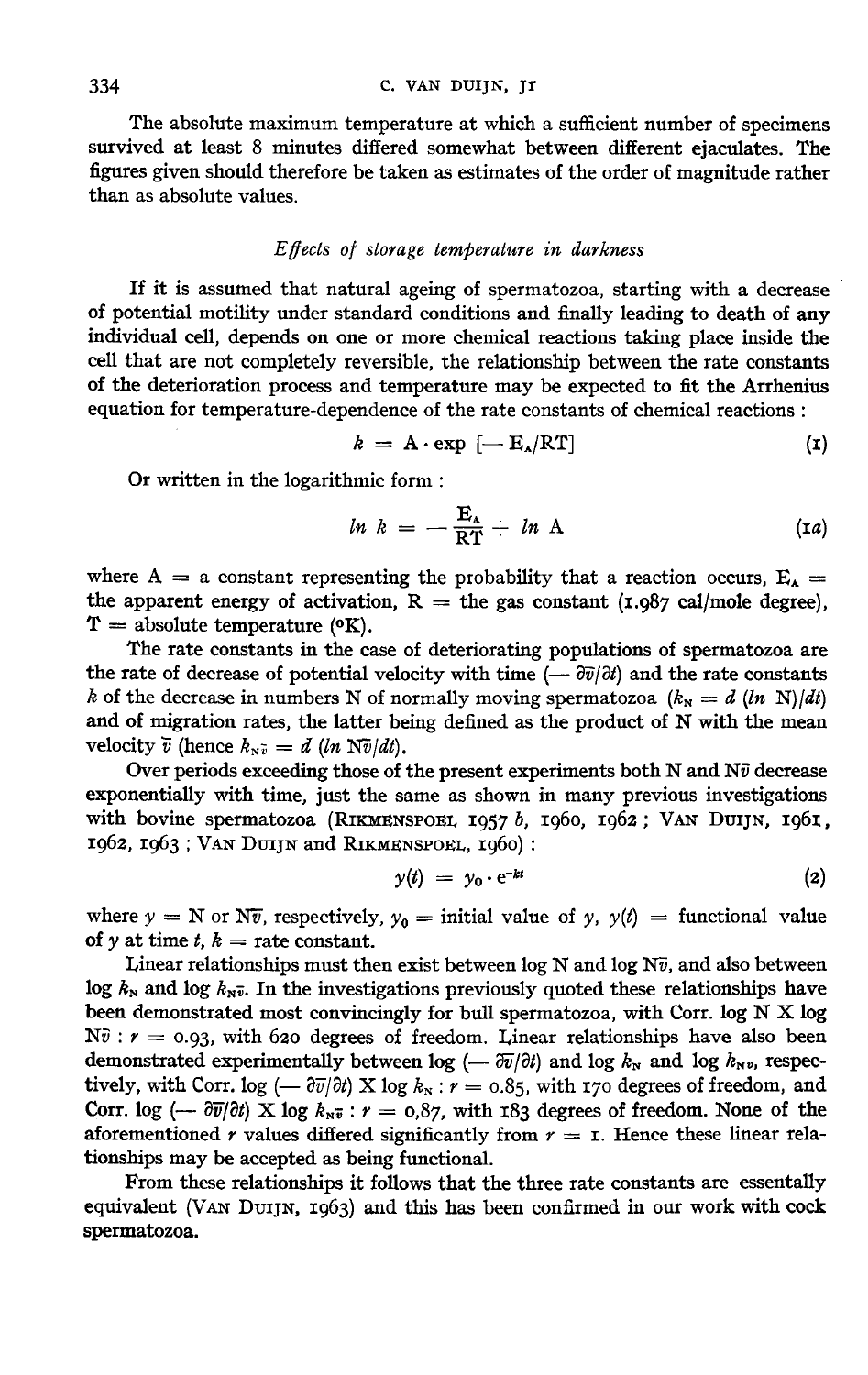MOVEMENT AND LONGEVITY OF COCK SPERMATOZOA 335<br>Text-figure 2 gives the relationship between velocity decrease with time  $-\partial \overline{\partial}/\partial t$ and storage temperature, all velocity measurements having been taken at 42°C. The conformity to the supposed Arrhenius type of equation can be checked by its transformation to a straight line, by plotting  $log (-\partial \overline{v}/\partial t)$ , log  $k_N$  or log  $k_N\overline{v}$  as a function of the reciprocal of the absolute temperature, as follows from equation  $(\tau a)$ . These transformations are given here for  $-\frac{\partial \overline{v}}{\partial t}$  and  $k_N$ , respectively, in Text-figures 3 and 4. There is good agreement over the temperature range from  $+$  0 up to approximately 45°C, no statistical difference from linearity being demonstrable. At still higher temperatures it would not be reasonable to expect the same type of relationship to hold, because then the physiological temperature region is surpassed and the rates of deterioration must increase more rapidly, owing to such processes as heat inactivation and denaturation of enzymes and other protein systems.



FIGURE 2

Relationship between the rate of velocity decrease with time  $\rightarrow$   $\partial \nabla/\partial t$  and storage temperature. In the temperature range to the left of the vertical dotted line the relationship follows the Arrhenius equation. Comp Typical example of the results obtained in one of the experiments.

Relation entre la perte de motilité en fonction du temps —  $\partial v/\partial t$  et la température de conservation. Pour la gamme<br>de températures située à gauche de la ligne pointillée, la relation suit l'équation d'Arrhenius. Voir la exemple-type des résultats obtenus dans une des expériences.

From the slopes of the linear parts of the plots the apparent energies of activation of the normal ageing process can be derived, since the slope is given by :

$$
\frac{d \ln k}{d \mathrm{T}} = \frac{\mathrm{E}_{\mathrm{A}}}{\mathrm{RT}^2} \tag{2}
$$

from which it follows that.

$$
E_{A} = \frac{4 \cdot 575 \cdot T_{1} \cdot T_{2}}{T_{2} - T_{1}} \cdot {}^{10} \log \frac{k_{2}}{k_{1}}
$$
 (3)

For the samples kept in darkness the overall result was  $E_A = 17088 + 1620$  cal/ mole.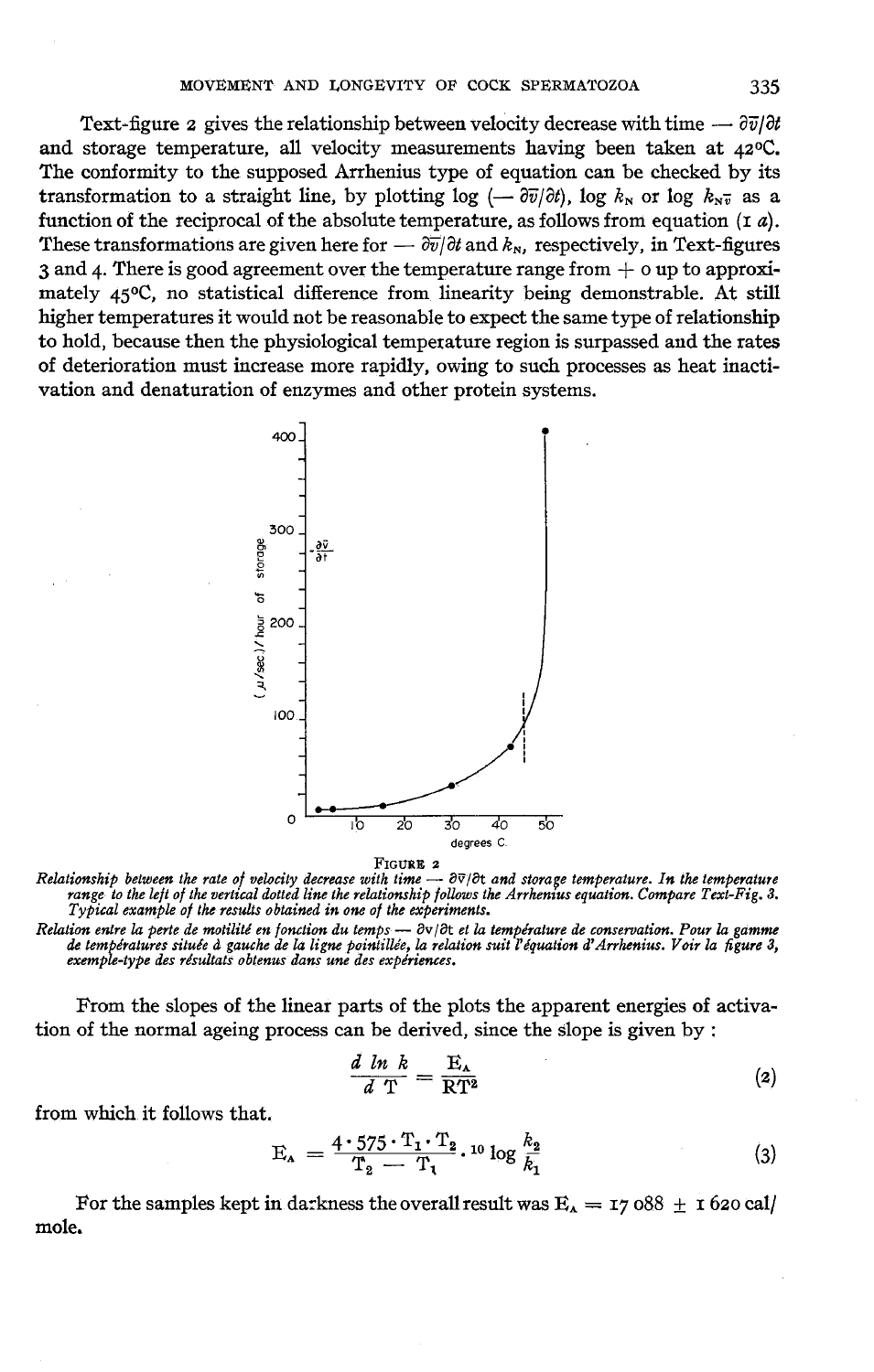

FIGURE 3

Arrhenius plot of the rate of decrease of the mean velocity in microns per second, per hour of storage at different temperature in darkness. Same data as shown in Text-Fig. 2, illustrating the applicability of the Arrhenius type<br>of equation over the range from  $+0$  to 45°C. Ordinate logarithmic.

Courbe d'Arrhenius exprimant le taux de diminution de la motilité moyenne en u/sec/h de conservation à différentes températures (obscurité). Mêmes données que dans la figure 2, montrant que l'équation d'Arrhenius<br>s'applique dans une gamme de températures de  $+0$  d 45°C.



FIGURE 4

Arrhenius plot of temperature-dependence of the rate constant kN of decrease of numbers of cock spermatozoa capable to normal movement under standard conditions. Averaged data over all measurements, including 14 ejaculates from 5 different Corney White type cocks. Ordinate logarithmic. Storage in darkness.

Courbe d'Arrhenius montrant l'influence de la température sur la constante ku de diminution du nombre de spermatozoīdes de coq, capables d'un mouvement normal dans des conditions standard. Moyennes des résultats<br>obtenus avec 14 éjaculats de 5 coqs Corney White (obscurité).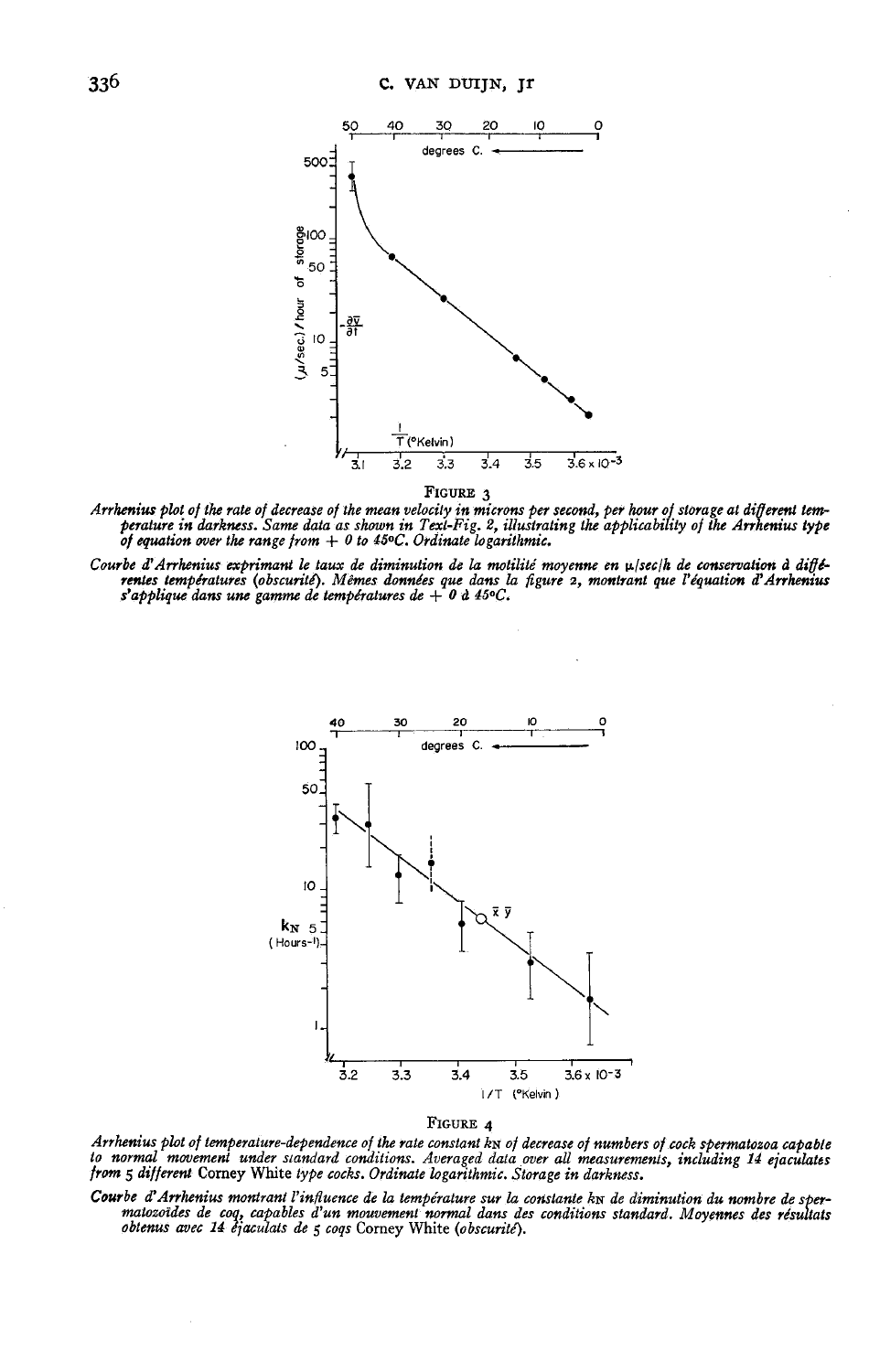### Effects of light at varying temperature

At all temperatures included in the experiments longevity of the spermatozoa was significantly lower under illumination than in darkness.

was significantly lower under illumination than in darkness.<br>
For the samples kept under constant illumination at  $983 \pm 3$  lux the energy<br>
of activation was  $E_A = 12210 \pm 2500$  cal mole. This lower figure as compared to<br> that of the control samples stored in darkness demonstrates the accelerating effect of light on the rate of deterioration of cock spermatozoa.

Photo-sensitivity can be defined quantitatively by the factor with which the rate of deterioration is increased by a constant level of illumination, I, meaning that it is measured by :

$$
Y_1 = \frac{(ky) I}{(ky) I = 0}
$$
 (3)

where  $Y_1$  = relative photo-sensitivity (relative, because its numerical value will  $Y_1 = \frac{1}{(ky)} \overline{1} = 0$  (3)<br>where  $Y_1$  = relative photo-sensitivity (relative, because its numerical value will<br>depend on the standard value chosen for I), and ky represents either  $-dv/dt$ ,  $k_N$  or<br> $k_{N\bar{v}}$  (VAN DUIJN, where  $Y_I$  = relative photo-sensitivity (relative, because is<br>depend on the standard value chosen for I), and ky represe<br> $k_{N\bar{v}}$  (VAN DUIJN, 1963, VAN DUIJN and VAN LIEROP, 1966).<br>The value of V, is dimensionless and i

The value of  $Y_i$  is dimensionless and independent of which of these parameters is chosen. Therefore, the individual values can be averaged to combine the total result into one single relationship, which has the obvious advantage that fewer series of experiments are required for obtaining highly reliable results.



Arrhenius plot of temperature-dependence of photosensitivity of spermatozoa (constant level of illumination of  $983 \pm 3$  lux)<br>• : bull spermatozoa (after data by VAN DUIJN and VAN LIEROP, 1966) o : cock spermatozoa Courbe d'Arrhenius. Photosensibilité des spermatozoides en fonction de la température (niveau d'éclairement constant de  $983 \pm$ <br>• : spermatozoïde de taureau  $\frac{1}{3}$  lux) o : spermatozoïde de coq

Photo-sensitivity of cock spermatozoa definitely decreases with increasing temperature, as shown by Text-figure 5. This figure is the linearized graph according to the Arrhenius type of relationship and for comparison the same function is shown Floto-sensitivity of cock spermatozoa definitely decreases with increasing tem-<br>perature, as shown by Text-figure 5. This figure is the linearized graph according to<br>the Arrhenius type of relationship and for comparison th the Arrhenius type of relationship and for comparison the same function is shown<br>for bull spermatozoa after previous investigations by VAN DUIJN and VAN LIEROP<br>(1966). The linear correlation coefficients for Corr. (log Y<sub></sub>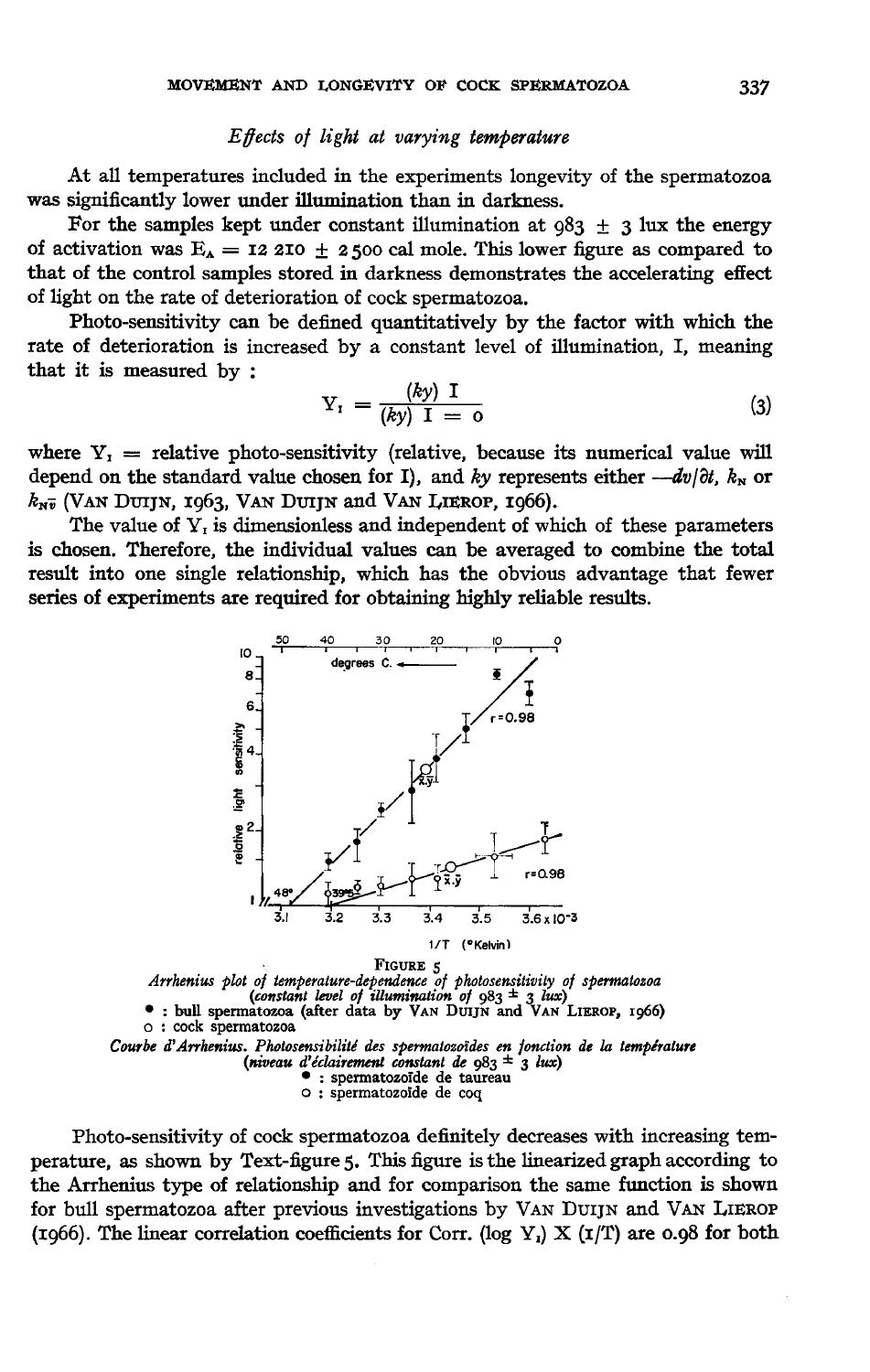|                                                                                                                                                                           |                               | Q <sub>10</sub> of rate constants in darkness  |                               | Q10 of rate constants under illumination       | Q10 of photo-sensitivity      |                                                |
|---------------------------------------------------------------------------------------------------------------------------------------------------------------------------|-------------------------------|------------------------------------------------|-------------------------------|------------------------------------------------|-------------------------------|------------------------------------------------|
| Temperature range<br>(°C)                                                                                                                                                 | (14 ejaculates)<br>Cock sperm | Bull sperm ( <sup>1</sup> )<br>(76 ejaculates) | (10 ejaculates)<br>Cock sperm | Bull sperm ( <sup>1</sup> )<br>(76 ejaculates) | (10 ejaculates)<br>Cock sperm | Bull sperm ( <sup>2</sup> )<br>(76 ejaculates) |
|                                                                                                                                                                           |                               |                                                |                               |                                                |                               |                                                |
|                                                                                                                                                                           |                               |                                                |                               |                                                |                               |                                                |
| ុ<br>ភូមិ ៖<br>ក្នុង ៖                                                                                                                                                    | 5 ដូចទឹ<br>តំនាំនាំនាំ        | ក្ដន្តដូច<br>តំនាំតំនាំ                        | ត្តដូង<br>តុំដូង              |                                                | ತ್ತೆ ಹೆಚ್ಚಿ<br>ರಂದರ           | ន្ទ័ន្ទខ្លួ<br>ទំនុំទំនុំ                      |
|                                                                                                                                                                           |                               |                                                |                               |                                                |                               |                                                |
|                                                                                                                                                                           |                               |                                                |                               |                                                |                               |                                                |
| (1) The data relating to bull spermatozoa have been taken from the paper by VAN DUIJN and VAN LIEROP (1966). These are included here for comparison.<br>(2) Revised data. |                               |                                                |                               |                                                |                               |                                                |
|                                                                                                                                                                           |                               |                                                |                               |                                                |                               |                                                |

TABLE I

Temperature coefficients of rate constants of deterioration and of photo-sensitivity of cock and bull spermatozoa

338

## C. VAN DUIJN, Jr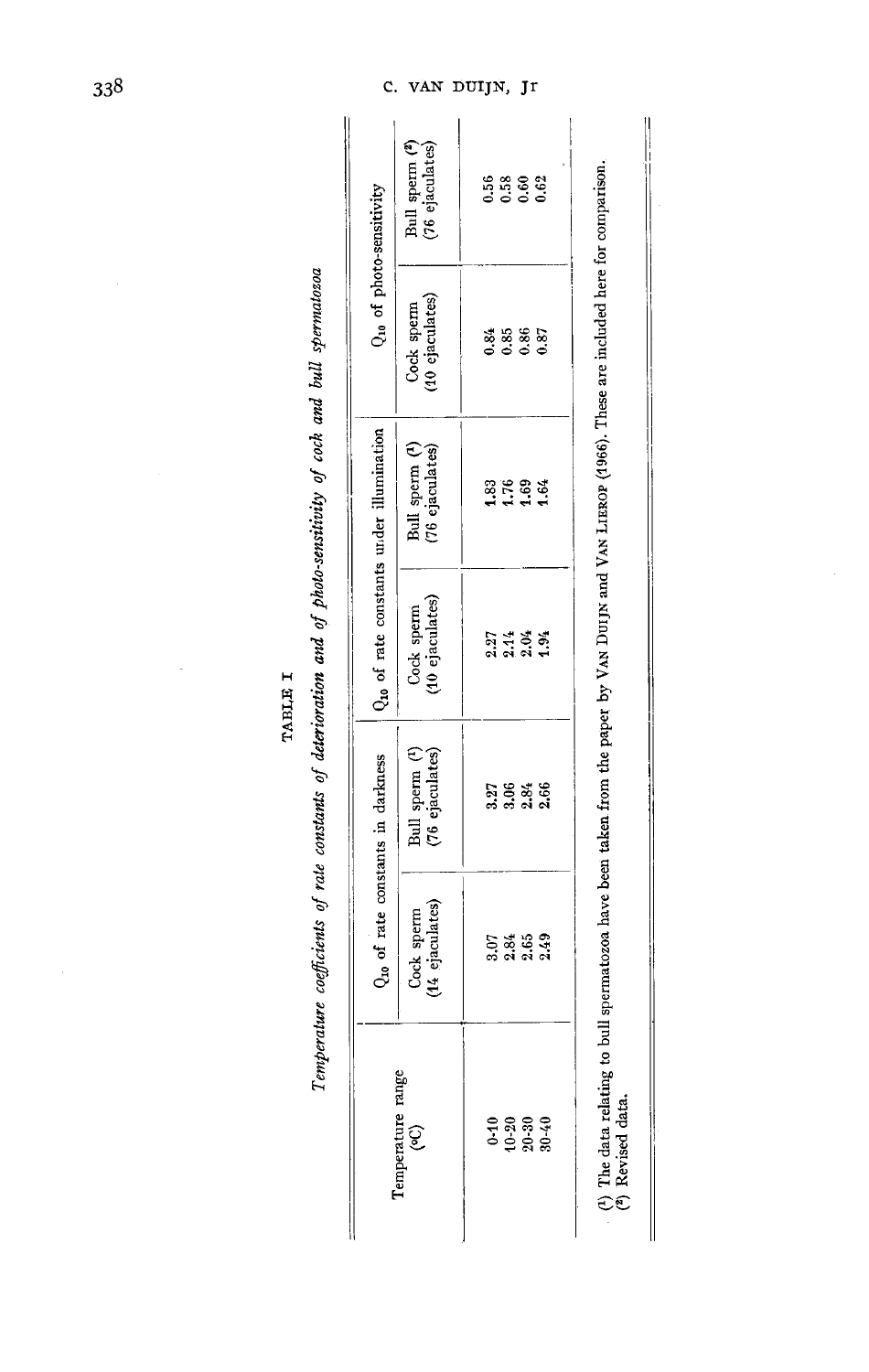MOVEMENT AND LONGEVITY OF COCK SPERMATOZOA 339<br>species, with  $P < 10^{-5}$  for the bovine material, and  $P < 10^{-3}$  for the cock. Photosensitivity of cock spermatozoa is obviously less than that of bull spermatozoa and the same holds true for the influence of temperature on the effect of illumination.

Since these r values do not differ significantly from  $r = r$ , here, too, the linear relationships may be accepted as being functional.

The apparent energies of activation of the photochemical process found were  $-$  2 534 cal/mole for cock sperm as compared to  $-$  8 958 cal/mole for bull spermatozoa  $(1)$ . The negative sign of the energy of activation indicates the activating or catalytic action of the light itself, actually meaning that the total energy of activation required for the deterioration process from other sources is diminished.

The apparent temperature coefficients  $Q_{10}$  for different regions of the temperature range are shown in table I.

The very low  $Q_{10}$  values of photo-sensitivity are a clear indication that its dependence on temperature is mainly due to the photochemical process itself and not to secondary thermal reactions, in which case a  $Q_{10}$  value of the order of 2 or more would be expected, and anyhow never could become less than i.

#### DISCUSSION

The results of the present investigations on the general effect of temperature and light on cock spermatozoa are in complete agreement with those obtained pre-The results of the present investigations on the general effect of temperature<br>and light on cock spermatozoa are in complete agreement with those obtained pre-<br>viously with bull sperm (VAN DUIJN and VAN LIEROP, 1966). The din ct harmful effects of illumination on cock spermatozoa by NORMAN and GOLD-<br>BERG (1961) and NORMAN, GOLDBERG and PORTERFELD (1962) are confirmed, but there is complete disagreement with their statement that photo-sensitivity should be independent of temperature. There are several reasons for their apparent failure to detect this dependence. One of these may be the larger experimental errors occurring in the visual observation method used by them, as compared to our physical measurements, but this does not seem to be the most important factor.

The level of illumination used by NORMAN, GOLDBERG and PORTERFIELD was greatly in excess of that of ours, being approximately  $\alpha$  500 lux (8 500 ft cd) as compared to only 983lux in our investigations. At the latter illumination level the effects of light and temperature alone were in the same order of magnitude, which is a condition rendering a measuring system maximally effective for detection of the separate components, whereas at a hundred times higher level of illumination the sensitivity of the system for detecting any effect of temperature is a same factor lower, too, and this combined with the lower overall accuracy of the visual measuring method could be sufficient explanation for this failure. These conditions are further aggravated by a less suitable choice of the parameters to characterize the effects.

by a less suitable choice of the parameters to characterize the effects.<br>
(1) This value differs from that given in the original paper by VAN DUIJN and VAN LIEROP (1966), which<br>
has just appeared to suffer from a numerica paper.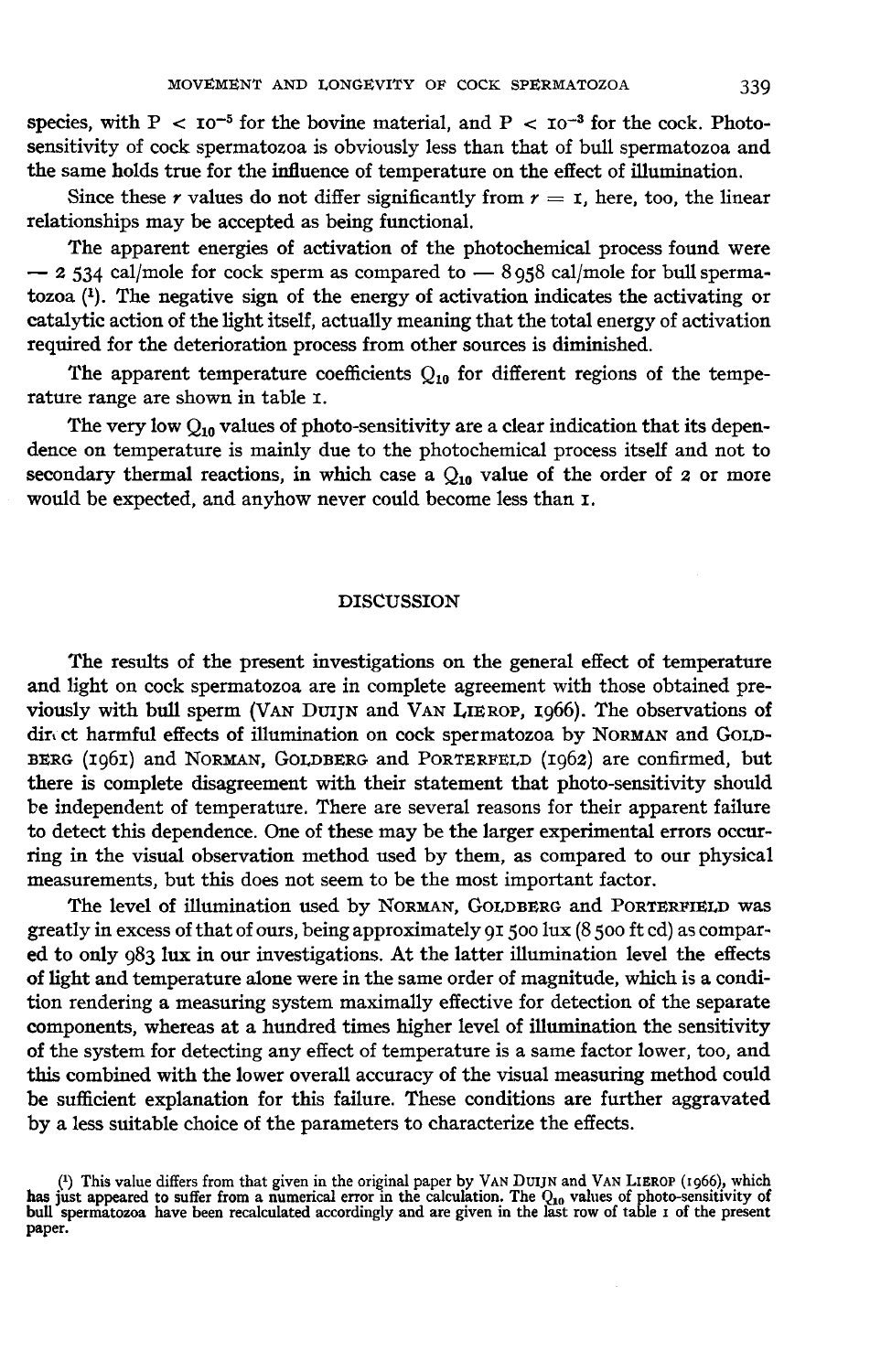C. VAN DUIJN, JT<br>NORMAN et al. (1962) chose the period of time after the beginning of their observations at which movements stopped as a parameter for the process of deterioration. This has the important drawback that this moment can only be determined with reasonable accuracy in cases where life-spans are short enough to allow close and valions at which inverticular suppert as a parameter for the process of determined with<br>reasonable accuracy in cases where life-spans are short enough to allow close and<br>continuous observation of the process of deteriorati one or two spermatozoa that have a markedly longer life-span can influence the result considerably. Furthermore, the ratio of periods of time having passed by till the last visible specimen has stopped movement, is not a linear and not even a direct measure of a biological effect if there is more than one variable, because in this parametric system it is impossible to correlate the results with proper controls. At any condition (so at any different temperature) there is a different rate of natural deterioration and a true measure of an effect can only be obtained by comparing the rates of deterioration under the standard darkness condition, and  $-$  in this case  $$ under illumination at the same temperature, as defined in equation (3).

NORMAN et al. (1962) truly demonstrated a darkness effect, meaning that after stopping illumination, the rate of deterioration still remains higher than in the samples continually kept in darkness. Now from this observed darkness effect alone it must be concluded from photochemistry that the illumination effect must depend<br>on temperature, because a darkness effect can only occur in case of multiple-target or one-target - multiple-hit processes, so they could have detected the discrepancy by sufficiently sophisticated analysis of their own data. The shapes of the relationships between numbers of surviving (moving) specimens and time under constant very high level illumination analysed from our own data and from those contained in the paper by NORMAN et al. (1962) point to a multiple-target process rather than in the paper by NORMAN et al. (1962) point to a multiple-target process rather than<br>to a one-target — multiple-hit process, as follows from the sigmoidal course obtain-<br>ed under such conditions. From NORMAN et al.'s (1962) tozoa I could calculate the probable number of targets as 6, under their experimental conditions.

After the preceding argument it also follows from photochemistry and target theory that at certain levels of illumination deviations from Bunsen and Roscoe's reciprocity law must occur (Schwarzschild effect) and an intermittency effect can also be expected (MEES, 1954). For bovine spermatozoa the Schwarzschild effect reciprocity law must occur (Schwarzschild effect) and an intermittency effect can<br>also be expected (MEES, 1954). For bovine spermatozoa the Schwarzschild effect<br>has already been demonstrated in specific experiments (VAN DU also be expected (meass, 1954). For bovine sperint<br>has already been demonstrated in specific experint<br>ROP), data being prepared for separate publication.

Cock spermatozoa showed both less sensitive to the effect of light and of temperature, alone and in combination, than bull spermatozoa. It might be tempting to look for the reason of this difference in the different ultrastructural fibril patterns of the midpieces and tails, which in cock spermatozoa are of the simple  $2+9$  type (LAKE, personal communications 1965, 1966) and in the bull, like all mammals, of the  $2+0+0$  type with the outer row of nine much stronger the  $2+9+9$  type, with the outer row of nine much stronger than the inner ring to look for the reason of this difference in the different ultrastructural fibril patterns<br>of the midpieces and tails, which in cock spermatozoa are of the simple  $2+9$  type<br>(LAKE, personal communications 1965, 1966) and comparative studies with spermatozoa of different species.

With respect to the practice of artificial insemination it is concluded that storing the semen at low temperature prior to insemination is as important for longevity in cock sperm as it is in bull. Results indicate that cock spermatozoa are less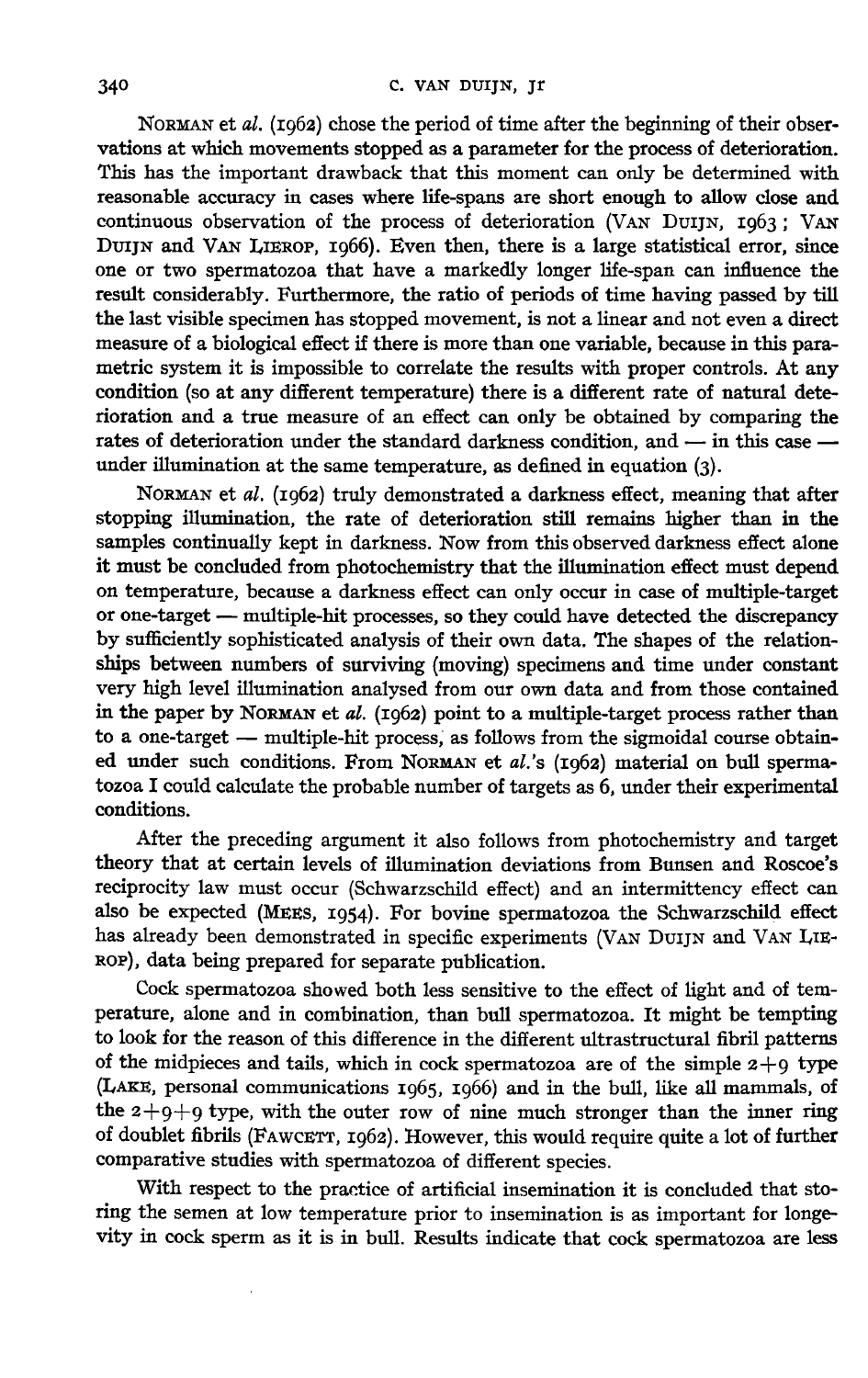susceptible to cold shock than bull and boar sperm and survive at low temperatures for longer periods in undiluted semen, than the latter two mammalian species. The actual effect of storage temperature on fertilization results is being investigated in a series of A. I. experiments.

Reçu pour publication en juin 1967.

#### ACKNOWLEDGMENTS

ACKNOWLEDGMENTS<br>The author is very much indebted to Dr. E. J. VAN WEERDEN and Mr. J. B. SCHUTTE at the Insti-<br>tute for Agricultural Research of Biochemical Products (ILOB), Wageningen, for the generous supply of cock semen and kind cooperation during the course of these investigations and to his own assistent Mr. C. VAN VOORST for his enthusiastic and skilful execution of the measuring programme at our The author is very much indebted to Dr. E. J. VAN WEERDEN and Mr. J. B. SCHUTTE at the Institute for Agricultural Research of Biochemical Products (ILOB), Wageningen, for the generous supply of cock semen and kind cooperat laboratory.

#### **SUMMARY**

The effects of temperature on the initial mean velocity of cock spermatozoa and the rates of decrease of velocity and numbers of moving specimens in darkness and under a constant illumination have been studied, using a specially adapted standard egg-yolk - citrate diluent. Velocities and decrease of velocity and numbers of moving specimens in darkness and under a constant illumination<br>have been studied, using a specially adapted standard egg-yolk — citrate diluent. Velocities and<br>numbers of moving spermato bers of moving spermatozoa were determined with RIKMENSPOEL'S (1957 b) photo-electric<br>iod, recalibrated for cock sperm.<br>The initial mean velocity increases non-linearly up to 45<sup>o</sup>C and falls down rapidly above 55<sup>o</sup>C.<br>Ov

The initial mean velocity increases non-linearly up to 45°C and falls down rapidly above 55°C.<br>
Over a range of storage temperatures of  $+$  o up to 45°C the rate constants of decrease of velo-<br>
city with time  $- \partial v/\partial t$ , o city with time  $-\partial v/\partial t$ , of decrease of numbers of normally moving sperms  $k_N$  and of migration rates  $k_{\text{N}}\bar{i}$  were found to fit the Arrhenius equation for temperature dependence of the rate constants of chemical reactions, implying that linear relationships are obtained in this region by plotting log  $(-\partial v/\partial t)$ , log k<sub>N</sub> or log k<sub>N</sub><sup>3</sup>, as a function of  $i/T$  (T = absolute temperature). The apparent energies  $(-\partial v/\partial t)$ , log  $k_N$  or log  $k_N$ , as a function of  $1/T$  (T = absolute temperature). The apparent energies of activation of the deteriorating process came out to be  $17 \text{ o}88 \pm 1620$  cal/mole for the samples kept in darkn

Photo-sensitivity of cock spermatozoa is lower than that of bull sperm. As in bull spermatozoa it is significantly correlated with temperature, also following the Arrhenius type of equation (Corr. (—  $\partial v/\partial t$ ), log  $k_N$  or log  $k_N$ , as a function of  $I/I$  ( $I' =$  absolute temperature). The apparent energies<br>of activation of the deteriorating process came out to be 17  $\partial 83 \pm 1$  620 cal/mole for the samples<br>kept in d for those of the bull, being - 8 958 cal/mole.  $Q_{10}$  values of photo-sensitivity of cock spermatozon varied from 0.84 - 0.87 over the range from 0-40<sup>o</sup>C, showing that its temperature dependence is mainly due to the photochemical process itself and not to secondary thermal reactions.

## RÉFÉRENCES BIBLIOGRAPHIQUES

- DUIJN C., VAN Jr., 1961. Effects of light and optical sensitization by acridine-orange on living bull sper-<br>matozoa. Nature, Lond., 189, 76. RÉFÉRENCES BIBLIOGRAPHIQUES<br>DUIJN C., VAN Jr., 1961. Effects of light and optical sensitization by acridine-orange on living bull spermatozoa. Nature, Lond., 189, 76.<br>DUIJN C. VAN, Jnr, 1962. Velocity characteristics and n
- DUIJN C. VAN, Jnr, 1962. Velocity characteristics and numbers of bull spermatozoa in relation to ageing, determined by photo-electric methods. *J. Reprod. Fertil.*, **4**, 277.
- merken en overlevingsduur. I. Kinetische theorie van de bevruchtingskans. Report Nr. B 48 of the Research<br>Institute for Animal Husbandry' Schoonoord', Zeist, The Netherlands. 409 p. DUIJN C. VAN, 1963. *Bevruchtend v* emator van spe matozca in verband met hun beweeglijkheidsken merken en overlevingsduur. I. Kinetische theorie van de bevruchtingskans. Report Nr. B 48 of the Research Institute for Anim DUIJN C. VAN, JII, 1902. Vencing the methods. J. Reprod. Fertil., 4, 277.<br>DUIJN C. VAN, 1963. Bevruchtend vermene van spe matosca in verband met hun beweeglijkheidsken<br>merken en overlevingsduur. I. Kinetische theorie van d
- 
- bull spermatozoa at different hydrogen ion concentrations, derived from photo-electric measurements.<br>J. agric. Sci., 54, 300.